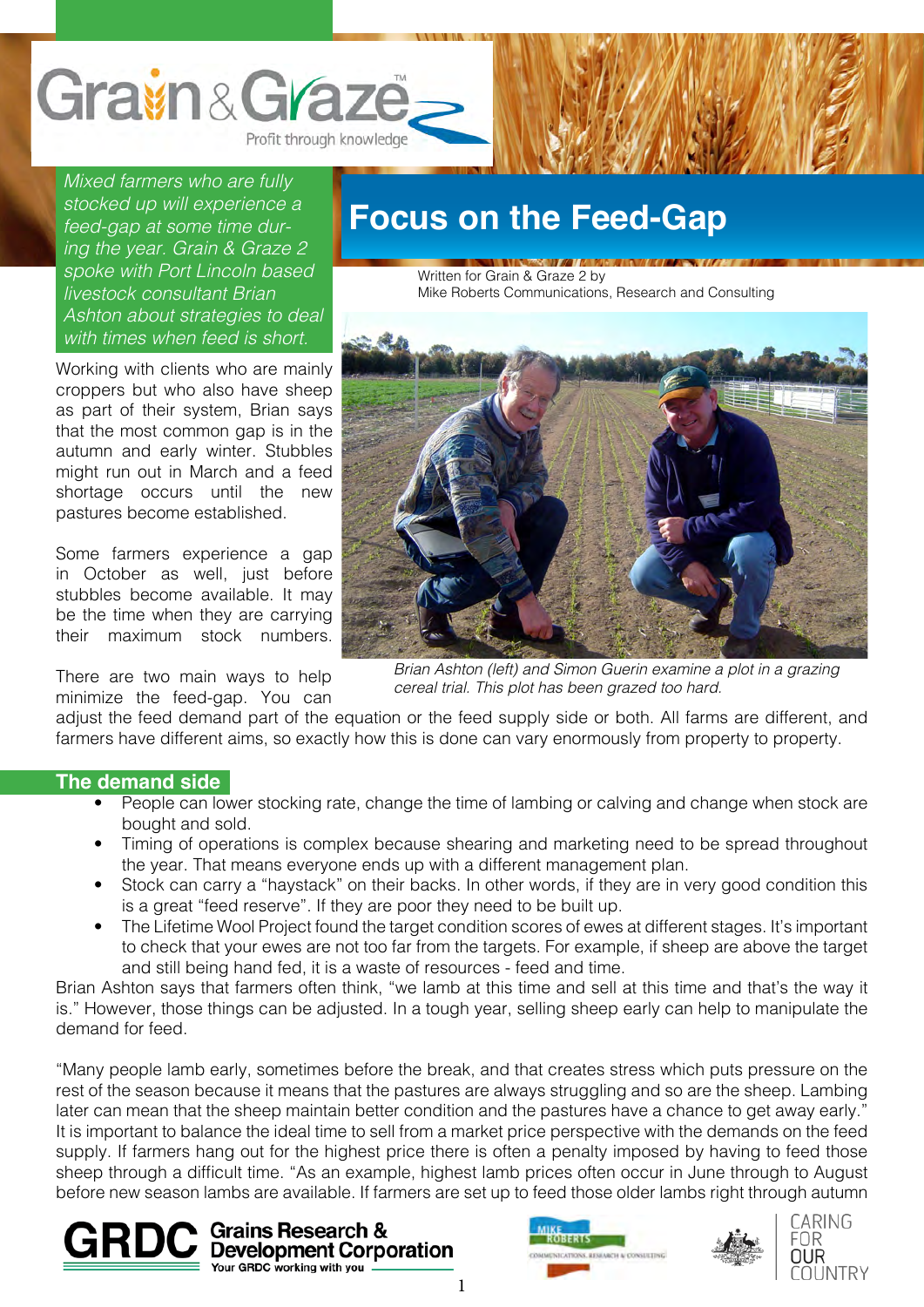

# **Focus on the Feed-Gap**

that is fine but if not then it can be a struggle and may not be economic."

#### **The supply side**

- There is no magic plant that will grow when there is no water. However, you can have a "living haystack" like saltbush or standing dry feed.
- The years with late breaks, or droughts, are when the feed-gap becomes severe. Obviously, these are also the years when pasture and crop growth is less.
- Better management of existing pastures is a huge opportunity with little risk;



*A farmer group in a pasture at Edilillie*

- pasture production and utilisation, could often be doubled
- With annual pastures the early feed depends on the seed-bank. A high plant population will set up a productive pasture. Therefore, pasture management should aim for a good seed-set.
- Wean at 14 weeks so that ewes can gain more condition before mating.
- Draft weaners, or ewes, into poor and good mobs, if necessary. They can then be managed according to their needs rather than feeding the whole mob.
- Have areas where sheep can be put at the break of the season. This lets the normal pastures get away and means they can build their leaf area to make maximum growth and get "ahead of the sheep". These areas could be saltbush, puccinellia, perennial veldt grass, sheep containment areas or even agistment.
- Non-arable areas that are part of cropping paddocks can't be used once the crop is sown. However, if they are fenced off they could be used at the break of the season.
- Other options are
	- Sow crops especially for early stock feed. They can be reaped or baled in good years.
	- Sow crops for use as standing crops which can be grazed when mature.
	- Use specific pastures, such as Italian Ryegrass, for high quality feed.
	- Graze your normal grain crops.
	- In good years make silage.
	- Sow a perennial pasture like Kikuyu, Phalaris, Sulla or lucerne.

A farmer on lower Yorke Peninsula has an area of 'really gutless sand" and has great difficulty getting anything to grow successfully there, despite reasonable rainfall. The plan is to sow kikuyu as a feed source and as ground cover. In a more productive area Brian says there may be better options but is hopeful this will work for this farmer.

Standing crops, allowed to go to head and then grazed, had been used for years but fell out of favour. Brian Ashton thinks they are worth another look. "Weaners can be put onto a standing crop when the feed gap occurs in October or through the summer. In a good year you have the option to bale or reap it. One client has a small area (15ha) of Matika oats he uses in this way as it has a higher feed value than other oat

 $\mathbf{GRDC}$  Grains Research &  $\mathbf{GROC}$  Development Corporation Your GRDC working with you